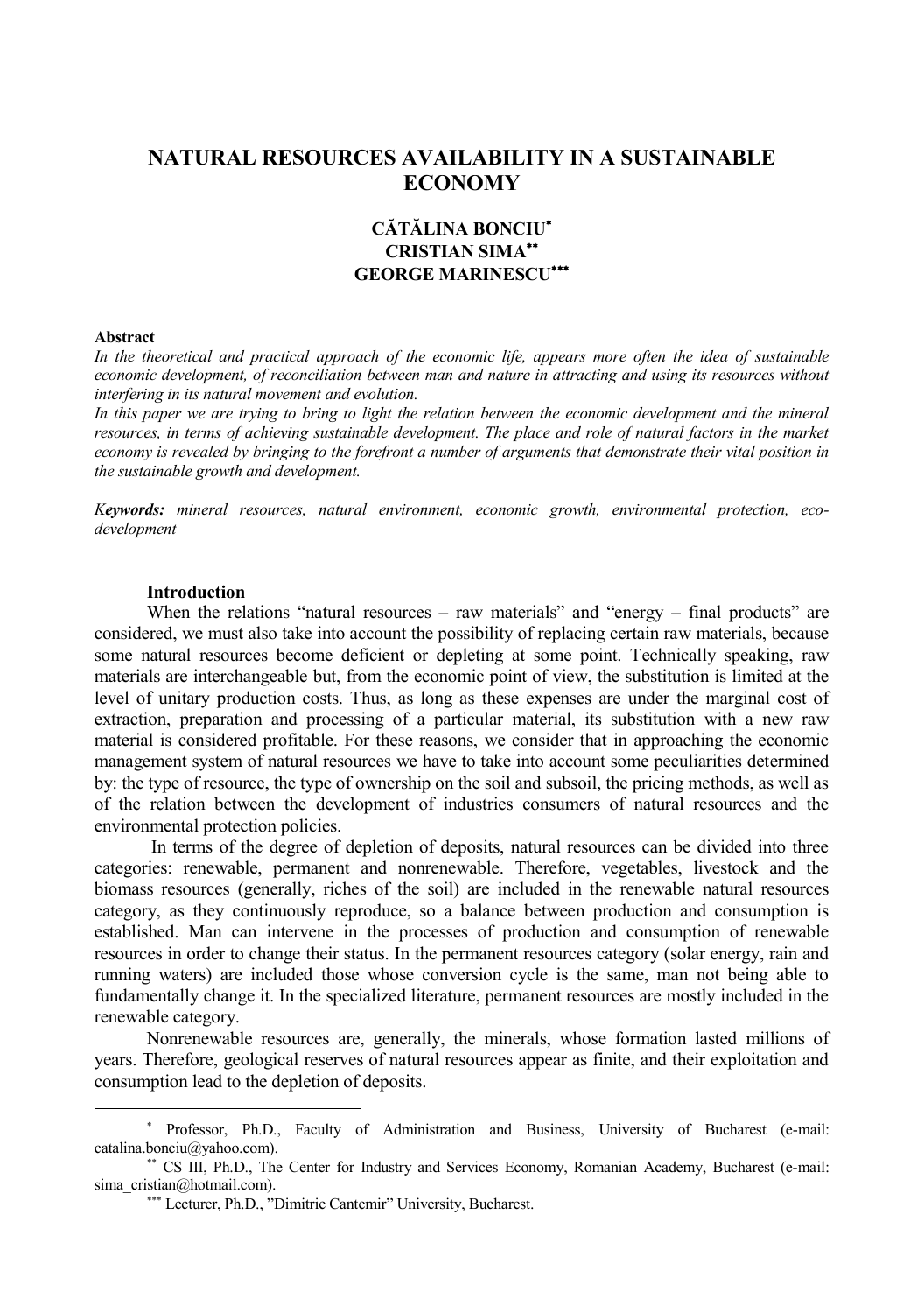This delimitation of natural resources brings a distinct policy of economic management and financing of the exploitation activities by type of resource. For example, in the case of mineral resources, which are exhaustible, it is implemented an efficiency directed exploitation and usage policy. In fact, exploitation of mineral deposits must be made within certain economic and technical limits, so as to ensure the necessary mineral resources for future generations. In the same time, there are certain renewable resources whose regeneration stretches over 2-3 generations, such as the forest resources. Replanting forests and growing trees up to the economic limit of exploitation lasts between 50 and 100 years, which also requires a rational economic management policy on these resources.

Implementing a system of economic management also depends on the type of ownership on the soil and subsoil richness. In Romania, both mineral deposits (subsoil richness) as well as most of the forests are State's property, which imply appropriate organizational systems and international circuits for the management of these resources in the market economy conditions.

A special element in the economic management system of natural resources is the costsprices relation, as well as the pricing methods for the products in mining, oil, gas, forest resources etc. In mining, as in forestry, there are major differences between the costs of production of the respective companies, because of the exploited deposits or the existing species of trees, as well as because of the conditions for obtaining the respective raw materials or energy resources. Depending on the market prices of raw materials or energy resources, companies may register profits or losses in relation to the costs incurred. In case of profit, companies may use a part of it for development, using, in this respect, a series of short, medium and long term strategies. In case of loss, according to their volume and the social utility of the respective natural resources, they may decide to close the company or to receive subsidies from the state up to a certain economic limit. The state intervention in the field of mineral resources exploitation is mandatory. The state, through its policies, may control both the mineral resources exploitation and the pollution arising from the exploitation activities.

### **The analysis of natural resources availability**

By closely analyzing the results of specialized research we can assess that the earth curst encompasses, in absolute terms, practically inexhaustible resources of all metals and minerals necessary to human beings, although many of them are distributed evenly in the crust and are to be found in low concentrations. The necessary costs for mining the inferior deposits are surpassing their economic and social value and, therefore, under the current technology, these are not considered exploitable.

Anticipating future conditions is clearly arbitrary and subjective and therefore, the mineral richness of a certain region may vary widely from one evaluator to another. Therefore, it can be said that the mineral richness of an area or region cannot be expressed in absolute terms, but only in connection with a certain economic and technological situation, but it may be that in these circumstances there is plenty of room for error.

A country's mineral reserves include both the reserves known and declared by the companies and the estimates based on the best information available. The information obtained is related to the ore regions that, if not already exploited, at least have been prospected.

The concept of reserves is dynamic in essence. Therefore, the terms used to define mineral reserves, namely the quantity, type, concentration etc., must be regarded as variables that can change in time, together with technology and economic conditions.

There are few materials found in nature in a form man can use as such. In order to become materials, in most cases, natural resources have to undergo a certain physical or chemical processing, which requires an increase in prices.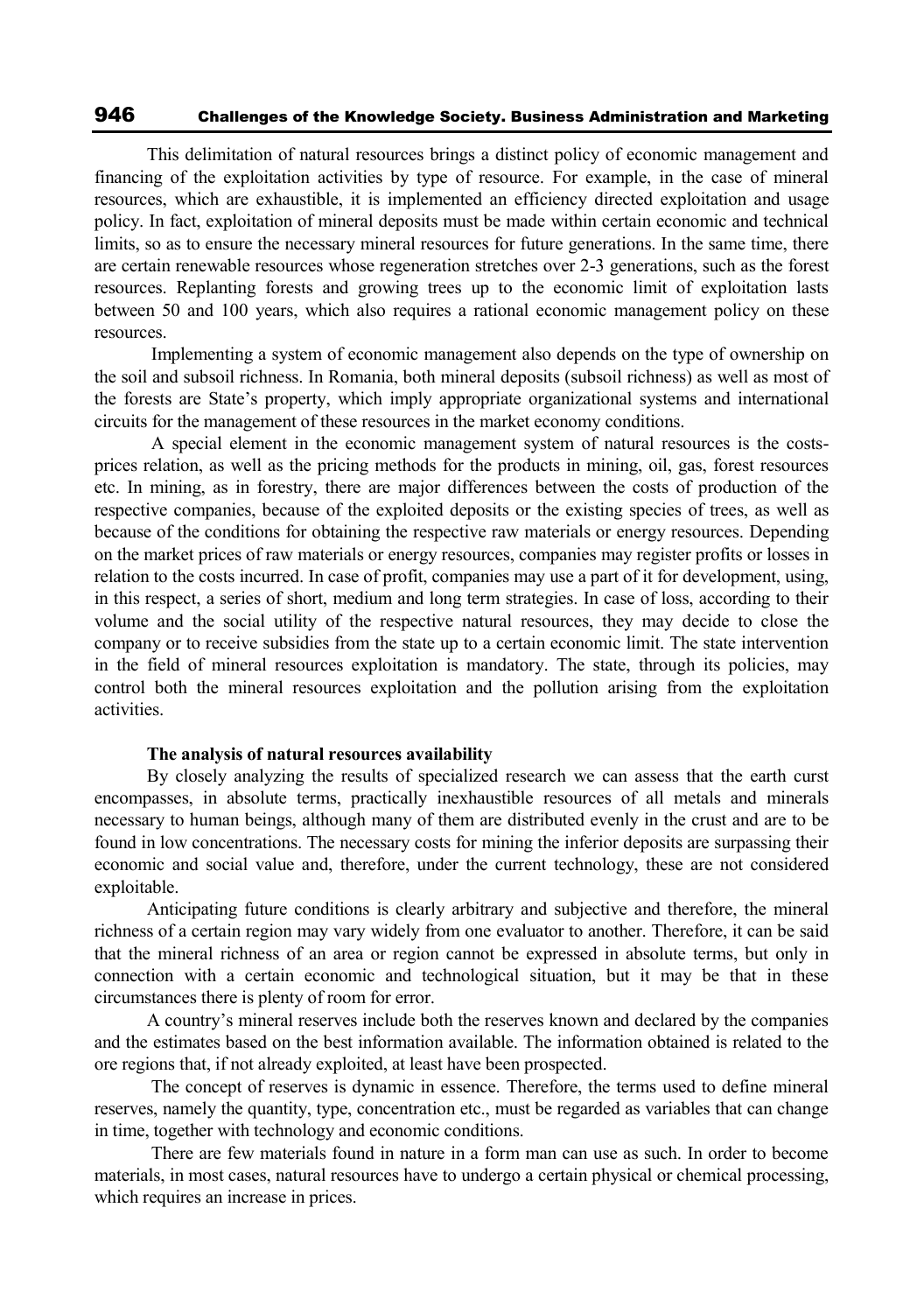### Cătălina Bonciu, Cristian Sima, George Marinescu 947

This price rise shall be particularly due to the additional energy necessary for extraction and treatment of poor ores, as well as to the efforts to maintain satisfying ecological and geographic levels (envinronmental changes). These rises shall be partially balanced by a decrease in exploration expenditures, the practice of economies of scale, the technological improvement and the development of procedures for the recovery of all elements of real value from a certain resource. An important problem is the market imbalance which may come from the complex recovery of useful substances (POSTOLACHE T.,1987).

As national economies develop, their profile and structure does not longer depend exclusively on the endowment with natural production factors. The economy structure remains closely linked to its own energy basis and raw materials only as far as the national economy is at a relatively low level of development. The influence of technical progress on the economic structure, in particular on the industry, had led to weakening its ties with the energy basis and raw materials because:

a) the creation of new industries and diversification of production which encourages an increasing demand for high skilled labor and research had resulted in the reduction of natural resources consumption per unit of national income;

b) the development of foreign trade relations has triggered the payment in different currencies for the import of natural resources and the expansion of international cooperation through direct investments in production, as well as in energy and raw material research;

c) some raw materials and energy resources have been replaced by new ones (synthetic and artificial) or alternative resources have been used.

In the economic literature it was said that natural resources depletion is caused by the economic and demographic development. But the technical, economic and social progress leads to a wider nomenclature with new natural and artificial resources which may substitute the weak and exhausted ones. In fact, the technical progress simultaneously acts on the economic structure and on the specific consumption of resources, especially on those which are poor and expensive, making it possible to obtain increasing amounts of goods and services by improving the product performance and reducing the consumption per product unit or performance (W. Malenbaum, 1975).

In theory, the evaluation of natural assets is based on the development of an integrated model, essentially focused on extending the capital theory, and a social welfare theory in dynamic and uncertain conditions. From this perspective, *natural assets are known as capital goods, not produced by the economic system, but directly and indirectly influenced by the production and consumption conditions of economic goods within this system* (Amigues J.P., 1997)*.* We are, therefore, talking about an explicit temporal approach and the introduction of uncertainty in the system, which gives it a double nature. On the one hand, uncertainty comes from not knowing if the potential ecosystems could maintain a certain amount of services to society, as well as their impact on the human activities. On the other hand, uncertainty depends on the dynamics of economy and society, the role of technological progress, the demographic evolution, the dynamics of production and consumption patterns, as well as on the special distribution of agricultural, industrial and population assets.

In purely economic language, the uncertainty is caused, primarily, by the "efficiency" and "dynamic" of accumulation and dispersion of natural assets, which revives the problem of "sustainability" of the economic development trajectories in interaction with the environment dynamics. Secondly, uncertainty also ponders on the criteria which have to be adapted in order to make sure the optimal decisions are taken when talking about the evolution of the relation economyenvironment, which have to take into account the future generations.

In terms of applicability, the evaluation of natural assets encounters difficulties because of the studies regarding the physical impacts, certifications or social and political analysis, as well as the social perceptions and implications on the environment when talking about the behavior (actual or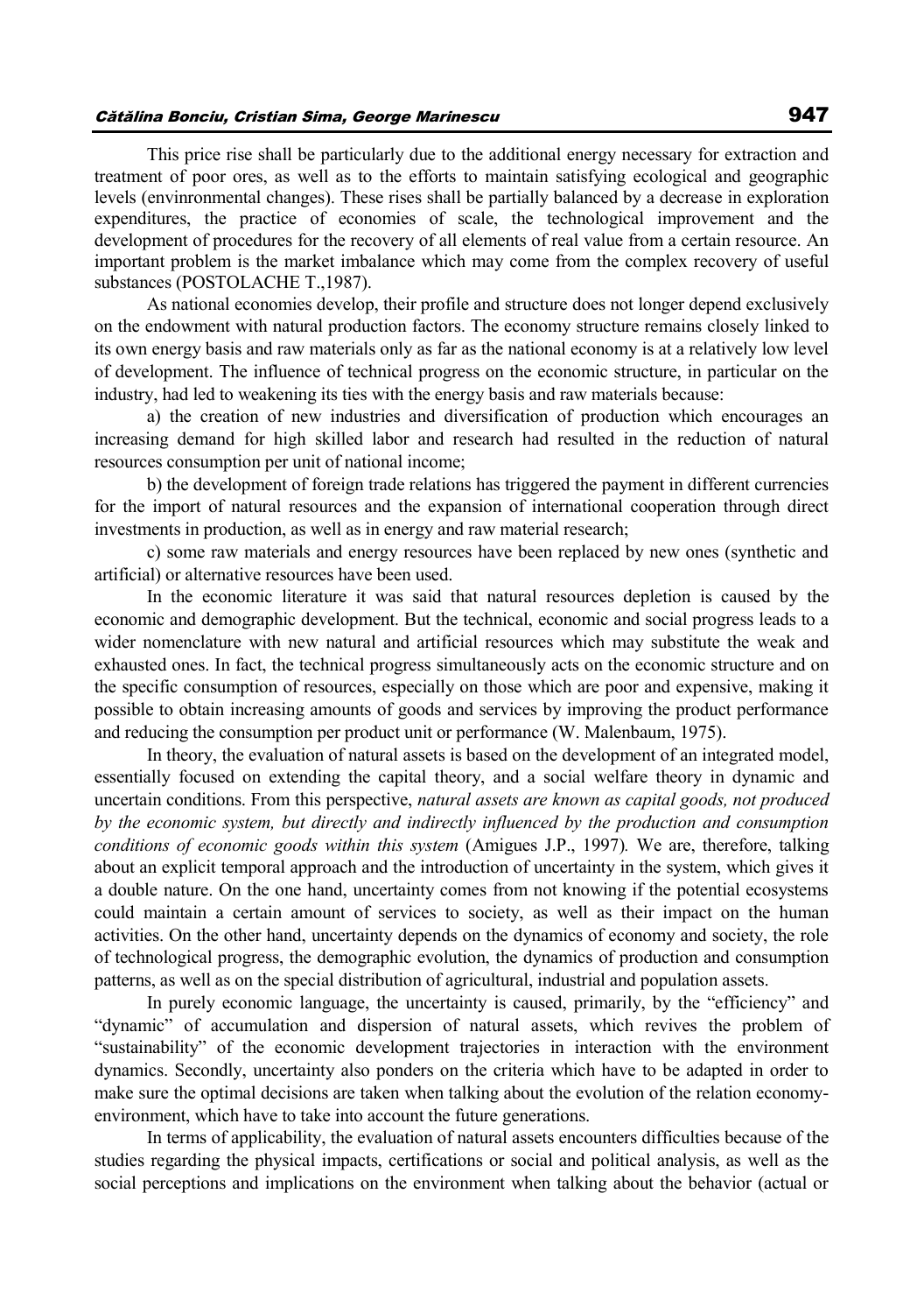simulated) of the economic agents. The physical impact tends to be confused with individual welfare, in general, measured in biological or physical constants in relation to the environment quality characteristics and with welfare in economic terms, which reflects the characteristics, life options and social situations of individuals, as well as the technical and economic rationales of industrial or agricultural production. As a matter of fact, it is again discussed the performance of surveys to guide the public choice in terms of environment. If the need for a scientific expertise is unquestionable, a minimum democratic requirement must take into account the public option with regard to the financial efforts to be made in order to improve environmental quality. Otherwise, countries will only measure social perception without acknowledging neither the actual behavior of individuals nor their attitude when making a choice, in sacrificing money or improving environmental quality.

*Productive assets* (mineral resources, forestry, arable land) are evaluated by rules similar to those of productive physical capitals, which allow the conversion of the service flow value generated by the value of available inventories. These flows may be spread over finite periods (the case of a mine, or all exhaustible resources) or infinite periods (for example, a forest continuously replanted, a cultivated and maintained soil etc.). When adopting general rules of evaluation the specific characteristics of each type of natural asset are taken into account. But, sometimes, these rules are not applicable if not verified the following hypothesis: the existence of a balanced capital market rationally anticipated by the economic agents. However, the evaluation of these assets is a very delicate operation, depending on the period of time considered, therefore also on the uncertainties affecting their use and value (for example, the long-term evolution of demand for raw materials, the exploration and discovery of new reserves, the evolution of production technologies and use) (Răducanu V., 2000).

The evaluation of the subsoil mineral assets was subject to many theoretical arguments for extending or restricting the introduction of mineral resources in the national wealth. Taking into account that the availability of mineral resources is dynamic (on the one hand, following the extension of geological research activities and the influence of technical progress on the level of demand for raw materials and energy and, on the other hand, due to the size of the exploitable reserves due to consumption) the problem regarding their introduction in the national wealth became more complicated. In general, economists interested in this area, converge towards two interpretations:

The first group considers it is necessary to make a distinction between the quantifiable elements, well known, of the national wealth and those that cannot be evaluated in a satisfying manner. This idea was promoted by A. Vincent and R. Neline (1965), who believed that national wealth is a theoretical concept and as such, it is necessary to distinguish between its quantifiable elements (such as the industrial exploitable reserves) and those that cannot be rigorously quantified (such as potential reserves).

The second group, supported by N. N. Constantinescu (1976), gives to the term national wealth both a theoretical and a practical meaning. Thus, are included in the national wealth, in addition to the exploitable reserves (which can be determined with certainty), also those reserves which have a low level of useful elements but which can be drawn in the economic circuit in the future. Therefore, it is considered that in the national wealth should be included both the exploitable reserves of mineral resources (known and rigorously determined) and the potential reserves which cannot be drawn into use and efficiently exploited with the existing technologies. The authors also emphasize the necessity of a periodical evaluation of national mineral resource potential because there are indissoluble links between the evolution of the production process and the volume of goods offered by nature.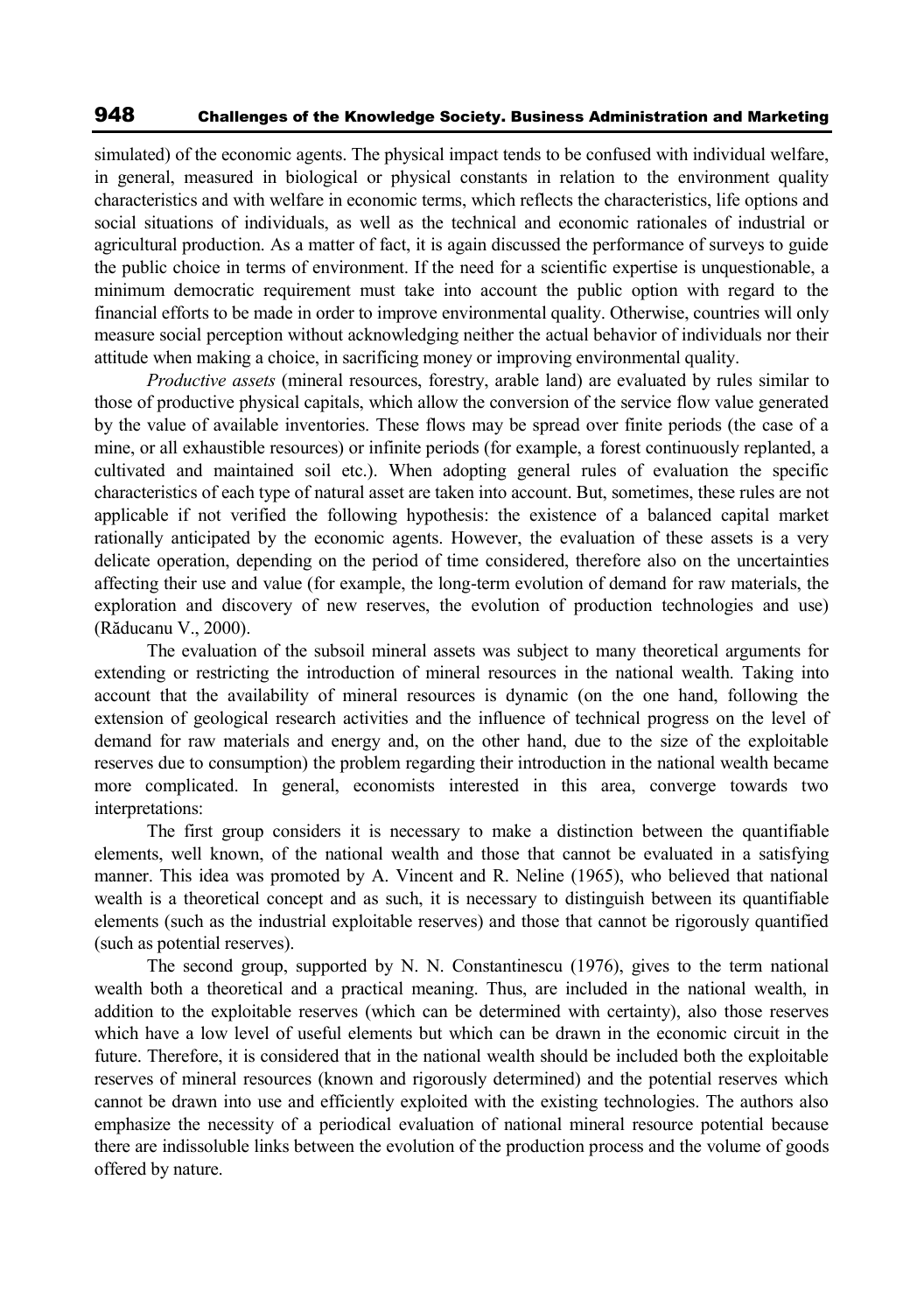The problem of introducing the mineral resources in the national wealth was subject to many studies in our country. Most authors have considered that the evaluation of mineral heritage has a practical importance for the measurement of the potential exploitable subsoil, in order to avoid waste in production and consumption, for their efficient exploitation etc. In order to introduce the mineral resources in the national wealth it was required to group the mineral resources, according to the possibility to attract them in the economic cycle, in three categories (Răducanu V., 2000):

- 1. useful mineral substances found in deposits;
- 2. useful mineral substances recoverable from deposits;
- 3. useful mineral substances capitalized as raw materials.

Such a classification of raw materials is particularly useful as it can highlight the share of national exploitable potential from the total mineral asset of the subsoil. In fact, knowing and evaluating the mineral potential offers the possibility to quantify the share of internal production to cover the necessary of energy and mineral resources.

Developing a methodology and a unitary statistical system of classification and quantitative and qualitative assessment of the mineral resources potential represented a complex issue that has been examined repeatedly by the UN Economic and Social Council. In developing this methodology, the recommendations made by F. Blondell and S. C. Lascky were taken into account (they were valued and supported even since 1956 by the International Committee of the Society of Economic Geologists). These recommendations underline the need to distinguish between the term "reserves" and the term "resources"<sup>1</sup>, as well as the classifications made by other specialized bodies. Therefore, in terms of opportunities for exploitation, the European Commission classifies the resources in: exploitable, marginal, submarginal and latent (qualitative aspects). From the point of view of the degree of knowledge (quantitative aspects) there are: not estimated (unknown), presupposed, identified and measured. This classification takes into account that, when evaluating and defining reserves and resources, two factors have to be considered: the degree of geological safety regarding the industry's existence and extent (discovered and potential reserves) and the possibilities to recover the useful substances with the economic and technological conditions existing at a certain moment. These two factors are directly influenced by the technological level existent at a certain moment in the mining industry.

Mc. Kelvey made another distinction between reserves and resources, applied to fossil fuels (Mc. Kelvey V.F., 1978). Thus, the reserves are economically identified deposits and resources include other than reserves also the sub-economic or undiscovered deposits. According to Mc. Kelvey, a high degree of geological certainty leads to the identification of new geological reserves and a known economic feasibility degree leads to the growth of industrial exploitable reserves.

It should be noted that in the picture made by Mc. Kelvey resources are listed in columns according to the degree of knowledge, and in rows according to costs. Even though this classification differs according to the geological and mining peculiarities of minerals, we could make a simplified diagram in order to notice the distinction between the different types of resources (Fig. 1), whose evolution is determined by:

 $\overline{a}$ 

<sup>&</sup>lt;sup>1</sup> The term "reserves" is limited to the mineral substances estimated and considered exploitable from the teorethical and economic point of view and the term "resources" are the "reserves" plus all the substances that may become exploitable (See: F. Blondell, S. C. Lasky, Mineral reserves and Mineral Resources, Economic Geology 51 (7), 1956; D. Gabor, V. Colombo, A. King, R. Galli. "Sa iesim din epoca risipei, Ed. Politica, 1983).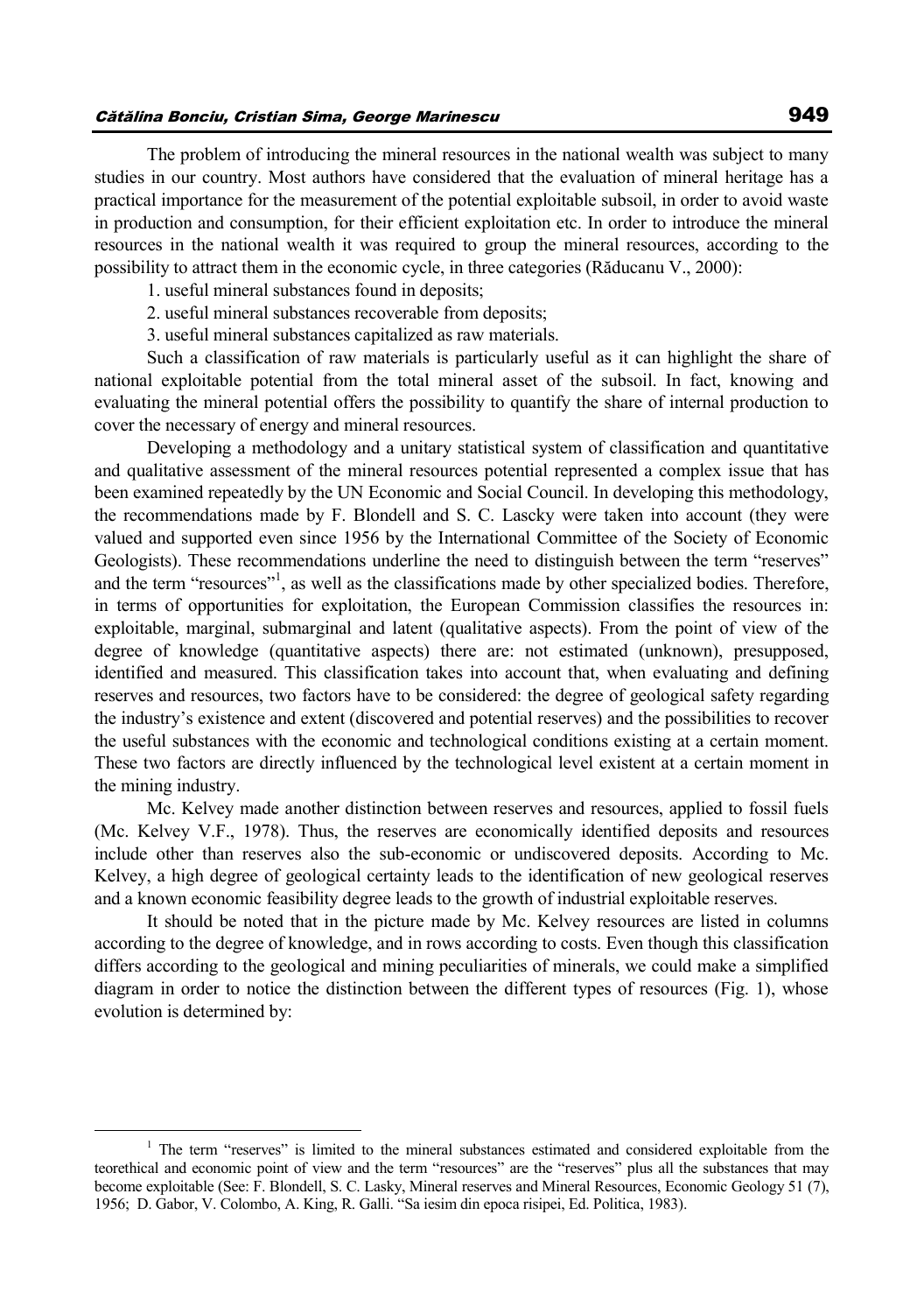



reduce their volume.

- the growth in volume of confirmed resources following activities of attraction in the economic circuit (arrow "a") of certain deposits;

- shift of some resources from the "high cost" category to "low cost" category following the introduction of new methods of extraction (arrow "b");

- the shift of some deposits from the "reserve" category in the "resources" category due to lower efficiency and higher costs of extraction (arrow "c");

- increase in resource consumption (arrow "d").

It should be noted that the dynamics marked by arrows a, b and c modify only the distribution of resources among the different categories, their total volume remains constant, while those marked by arrow d

these stop at a certain level (line of points c) from where exploitation, even in a distant future, is not profitable. Therefore, the vertical line "G", which marks the evolution according to the degree of knowledge, may have the "O" value, but practically, the process of mineral resources evaluation does not reach this point. The distinction between "reserves" and "resources" according to the level of production

Theoretically, the horizontal lines according to cost may be succeeded infinitely. Practically,

depend also on the mineral resources market, which determines the limit fixing the boundary between these two concepts. As rich deposits deplete, this limit will rise due to increasing level of marginal costs influencing the resources trading prices. Such a movement of the cost limit is stopped by the appearance of certain factors that reduce marginal costs (especially those related to technical progress) (Răducanu V., Bulearca M, and others, 1997).

This methodology was implemented also by the US Bureau of Mines which sorted the mineral resources both in terms of knowledge development (identified and undiscovered) and that of development of profitability level (economic and sub-economic).

Regarding the classification of geological reserves into deposit groups and categories, the specialized literature considers that certain criteria of classification have to be taken into account, among the most important are: knowledge of reserves from the quantitative, qualitative and deposits conditions point of view; the technical and economic exploitation possibilities of the respective deposits; the medium or minimum content of useful substances in the extractible mining gross mass; the existence of natural energy in the case of hydrocarbon deposits etc.

The adoption of these principles led to the development in various countries, including Romania, of similar classifications, which facilitated data comparisons. However, in terms of terminology and parameters used in setting up the categories or classes of reserves these classifications still differ.

Taking into account all recommendations and classifications used, since with the sixth session of the Committee on Natural Resources, held in Ankara in 1979 under the aegis of ECOSOC, was adopted an international classification of mineral resources which attempted to unify all methods of quantitative evaluation of potential mineral resources (in compliance with the essential condition that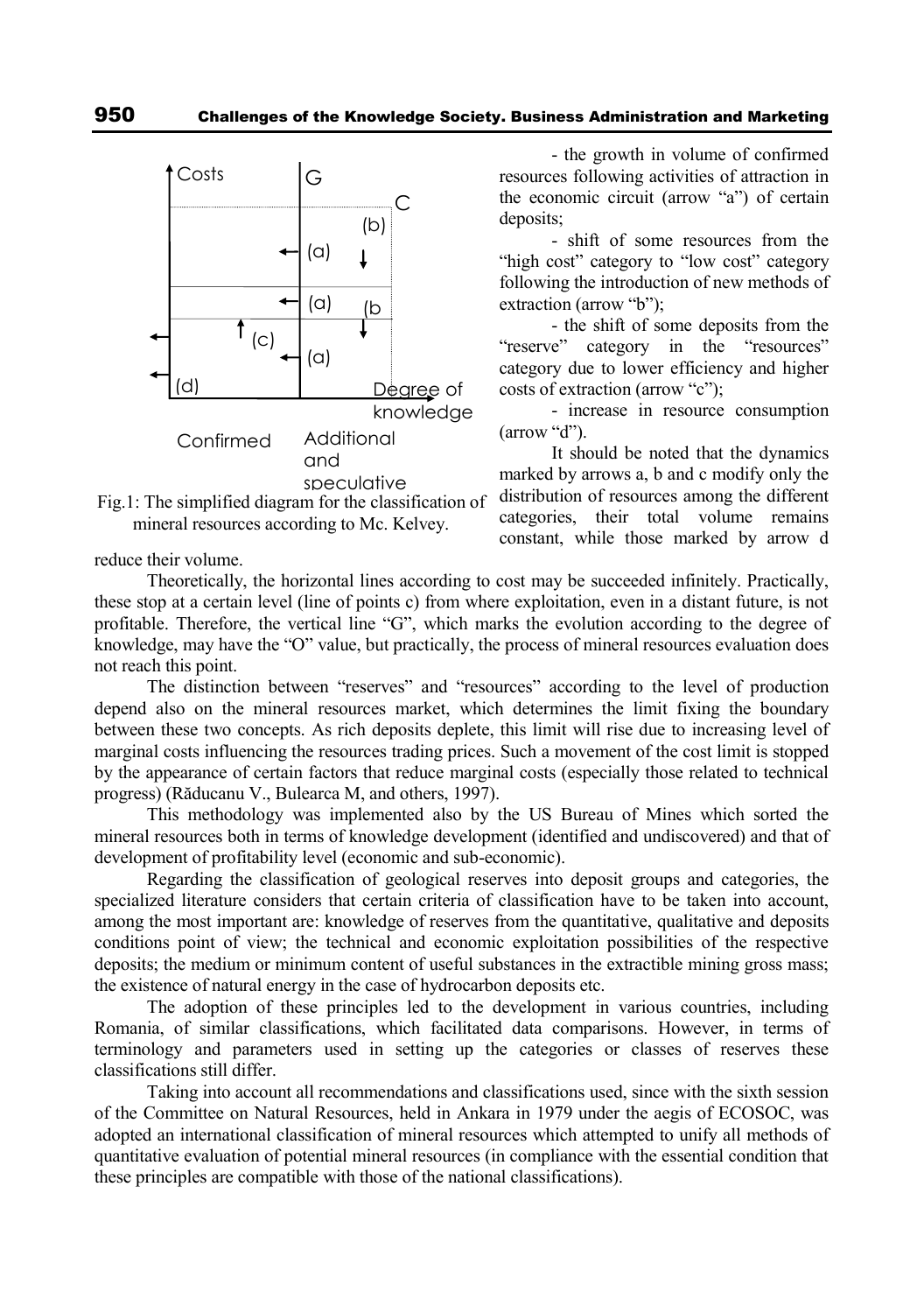Recently, it has been tried to develop a new methodology to allow the equalization in exploitable reserves of those resources belonging to different categories and groups in order to obtain a full picture of the entire national heritage. Such an activity is extremely important because the evaluation of mineral resources in natural-conventional units (equivalent) allows a better understanding of the potential of different mineral substances by using an equivalent unit (for example: tcc, Kcal or joule for energy).

#### **Problems concerning the environment and the mineral resources**

In the context of economic growth, sustainable development, economic and environmental progress, natural resources and environmental protection are having a strong impact on redefining and determining their real content. In the economic literature there are new terms like: ecotechnics, eco-development, ecological progress, ecological growth etc., which express the evolution of economic phenomena and processes due to the human impact on the environment and the restrictions in the natural resources field (FROGER G.1997).

Intense exploitations of natural resources of raw materials and energy have maintained an unsustainable economic growth, leading to an increasing economic gap between the developed and the developing economies. The human impact on nature increased, nature being the main source of natural resources (mineral and organic) and in the same time the main industrial and household waste receptor. The limited absorption capacity of these residues and the low capacity of the natural factors to self-healing were shaken for long periods of time.

In the relations between man and nature the social-economic system proved to be very important. Thus, the desire for profit and the tendency to avoid external costs by not considering the total effect of the economic activity gave the impression of movement in an infinite space, with "free and unlimited" natural assets. The market mechanisms had proved to be unable to prevent this exploitation and degradation of natural environment, causing serious ecological imbalances. This type of economic growth, especially in the developed countries does no longer meet the current conditions, a new vision on the growth model is required, which must take into account a series of restrictions regarding the natural resources and the environmental quality.

Today, the problems on natural environment and natural resources have become increasingly complex. It is therefore necessary: (a) a thorough knowledge of the natural environment and the interactions between the social-economic system and the natural systems; (b) a rational and economical use of natural resources, avoiding waste and disorder in their management; (c) preventing and combating serious environmental degradation caused both my man and nature; (d) harmonize the immediate interests with the long term and permanent interests of the human society in the use of natural environmental factors: air, water, soil, subsoil, flora, fauna, nature reserves, monuments of nature, landscapes. By discussing these issues we can discover a series of consequences regarding the efficiency criteria of modern economic growth and sustainable development.

Modern concepts, that support sustainable development, start reconsidering the human role not only in the economic system of market economy, but also in the social, spiritual, moral space. It can be noted the international and national institutions concern for maintaining a natural environment capable of efficiently capitalize the human physical and intellectual capacity. For Romania, which goes through profound changes towards a market economy, a problem of vital importance is the protection of natural environment. It is also important to learn and promote new conceptions on the relation man-nature, meaning that man is part of nature and cannot live but in harmony with it, for his own good and for the whole community.

The rational and economical use of natural resources leads to obtaining from the same amount of raw material and energy a larger amount of utilities or added value due to the amplification of work in their processing. The process of rationalizing and saving resources is complex and requires knowledge of all factors influencing it. This leads to less pressure on the natural environment, the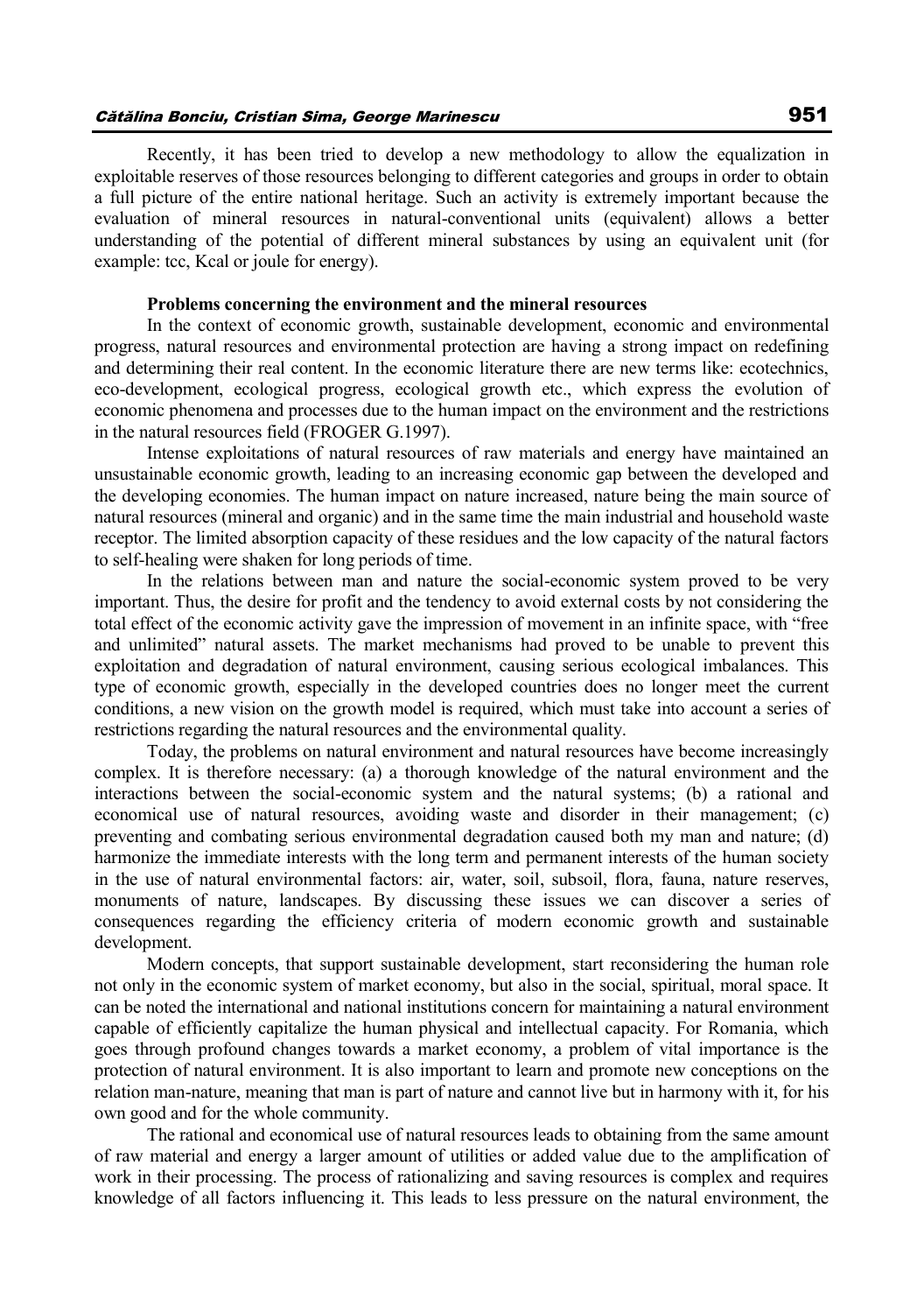rational conservation and use of nature. In this respect, it is necessary to reduce the energy intensity of certain products, to attract and seize all relevant components of deposits, to set aside the way too selective character of processing technologies (by creating integrative technologies), to recover and recycle materials after they are no longer used, to recycle waste and industrial waste.

The problem of economic growth under the environmental protection conditions has at least two aspects. First is the incompatibility of economic growth with natural environment disorder and second the efficiency criteria of economic growth in contemporary conditions.

1. The increase of national income and gross domestic product per capita implies attracting in the economic circuit both the natural resources of raw materials and energy and their superior capitalization. Their selective use requires more energy and causes waste of raw materials. Basically, the relation between the mass of natural resource extracted and the finite product decreases in direct proportion with the increase in processing steps. Contrary to this trend, recovery and recycling reduces this waste, but differently from one economy to another, depending on the existing industrial structure, their degree of technicality and economy.

The economic growth was realized so far as a "polluting" growth based on the idea of obtaining maximum profit and ignoring the external costs of development. Some economists consider that the economic growth cannot avoid pollution, their removal meaning an arrest in the economic growth, solution mirrored in "Limits of Growth" with the famous theory "zero growth." Economic growth and sustainable development should not be opposed to environment, but adapted to the laws of nature, of natural ecosystems. Therefore, ensuring an ecological balance requires particular attention from society, effective actions to protect the environment, to prevent and combat environmental degradations, of rationally using natural resources.

2. The economic growth in the modern market economy is efficient when the optimum economic-social-ecological relation is fulfilled. This includes: maximizing the efficient use of key resources for the society; allocating these resources based on the market mechanisms; maximizing material and spiritual welfare by making consumption more diversified and efficient; maintaining ecological balance. These criteria of the optimum economic-social-ecologic must be completed by new criteria which come from the necessity for economic growth in the context of environmental protection. Such criteria may be: a) minimizing the natural resources incorporated into products or per unit of national product and national income; b) appropriate conservation of natural resources; c) full capitalization of material substance and energy by designing and introducing technologies in steps; d) production and products energy intensity criterion (energy intensity – essential condition of economic efficiency); e) recycling and recovering after consumption; f) the biodegradation and integration in the natural circuits of goods entered in the natural environment; g) minimizing costs imposed by using non-polluting technologies; h) rational consumption of goods and services per inhabitant; i) environmental responsibility in all productive and non-productive areas.

a) *The criterion of minimizing the amount of natural resources per product* favors growth by maintaining the average annual growth rate, in terms of restructuring, modernization and improvement of technology by stimulating activities which bring about technical progress. The difficulties in accessing the raw materials and energy make this criterion a very important one. Along with this criterion we can find the qualitative and quantitative restrictions, the economic efficiency of attracting and using natural resources. Generally, attracting resources occurs in the decreasing order of their effectiveness and therefore the same amount of utilities is obtained by using a bigger volume of production factors.

b) *The criterion of appropriate conservation of natural resources* starts from the fact that social production takes place in a finite environment with renewable and non-renewable resources, which must satisfy not only the immediate requirements of the present generation, but also the needs of future generations. From this point of view, it is necessary to reduce material consumption and reallocation of natural resources used for military purposes by orientating them towards peaceful activities. Maintaining economic growth, without worsening working conditions, involves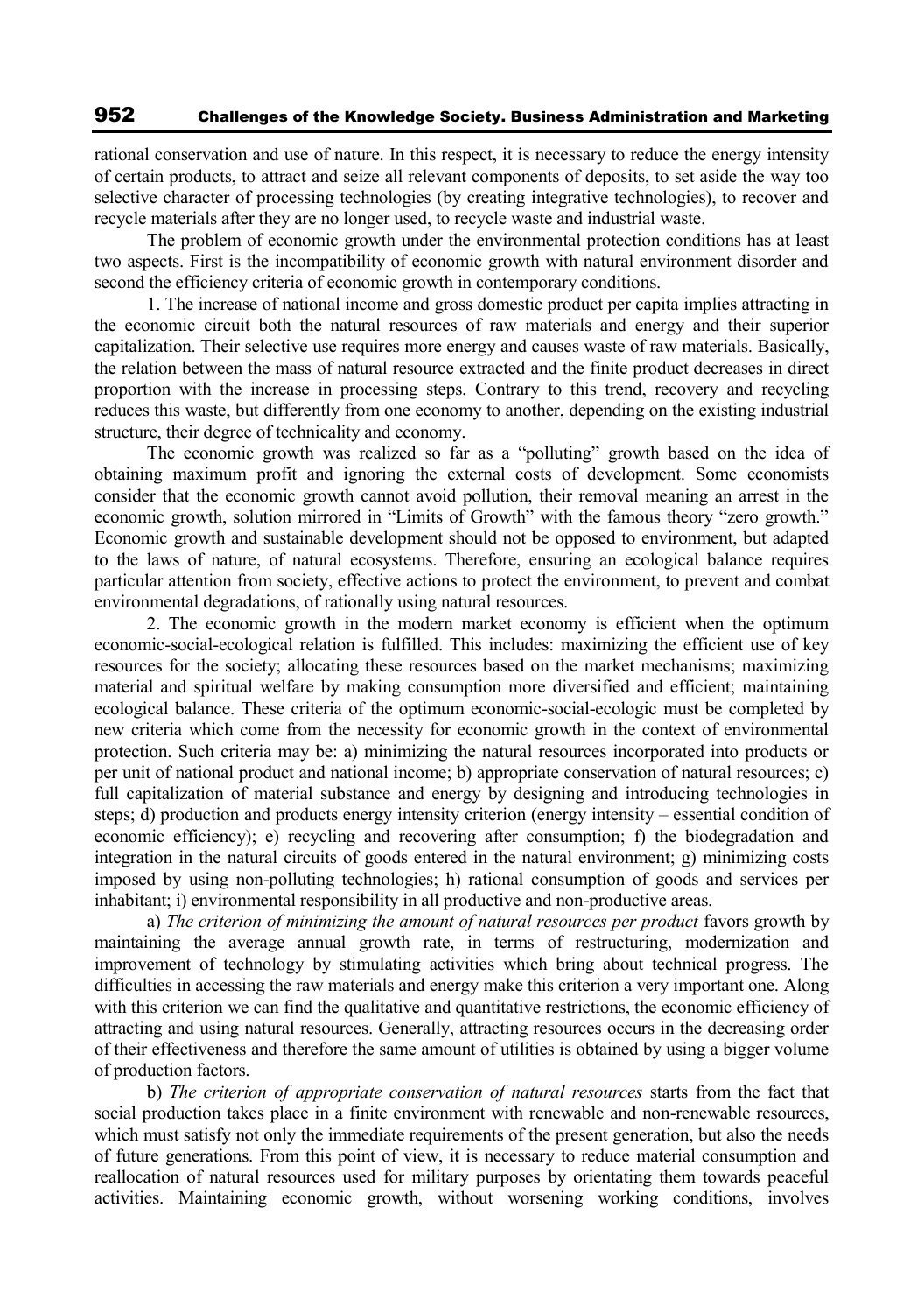rebalancing the relation between the amount extracted from nature and the amount included in the goods produced at various stages of processing.

c) *The criterion on the full capitalization of material substance and energy* starts from the principle of conservation of matter and energy. Based on this criterion it is made the transition from linear production processes to active loop system production processes.

d) *The criterion on the energy efficiency national production* expressed by the indicator "energy consumption/social product or national income" which measures how many energy units are used to obtain a unit of national product or national income. For physical products it is necessary to specify the energy efficiency by degrees of intensity. In the economic literature in our country, it was expressed the need to determine the cumulative energy consumption in value and physical units  $(t.c.c.).$ 

e) *The criterion of post consumption recycling and recovering* aims to anticipate the recovery of useful material from the physical body of material goods after their removal from production, both as inputs and consumer goods. This involves maintaining the quality of economic goods with low and very low value – likely to be attracted in a given time horizon – and after expressing the duration of use to be considered as "stocks of raw materials in the recycling process."

f) In order to maintain the quality of the natural environment, by avoiding the risk of pollution, *the biodegradation criterion* takes into account the decomposition of materials without any harmful effects to nature. "Biodegradation is the decomposition process of certain elements, objects or organic bodies in nature under the action of living organisms and especially of "microorganisms." By the action of biodegradation the decomposing microorganisms help reintegrate into nature all organic compounds. Therefore, the capitalization in steps of natural resources, ensuring the return and reintegration of waste in nature, justifies the promotion of eco-technics and economic ecogrowth.

g) *The criterion of minimizing the anti-pollution costs* is verified by the curve of total savings resulting from the anti-pollution activity. This curve has a rapid growth up to a certain point where growth is slowed (Fig.2.).



Fig. 2. The evolution of costs for anti-pollution actions  $C(x)$ , the total savings resulting from the antipollution activity  $E(x)$  and the damage produced by pollution  $P(x)$  according to the level of environment quality (x)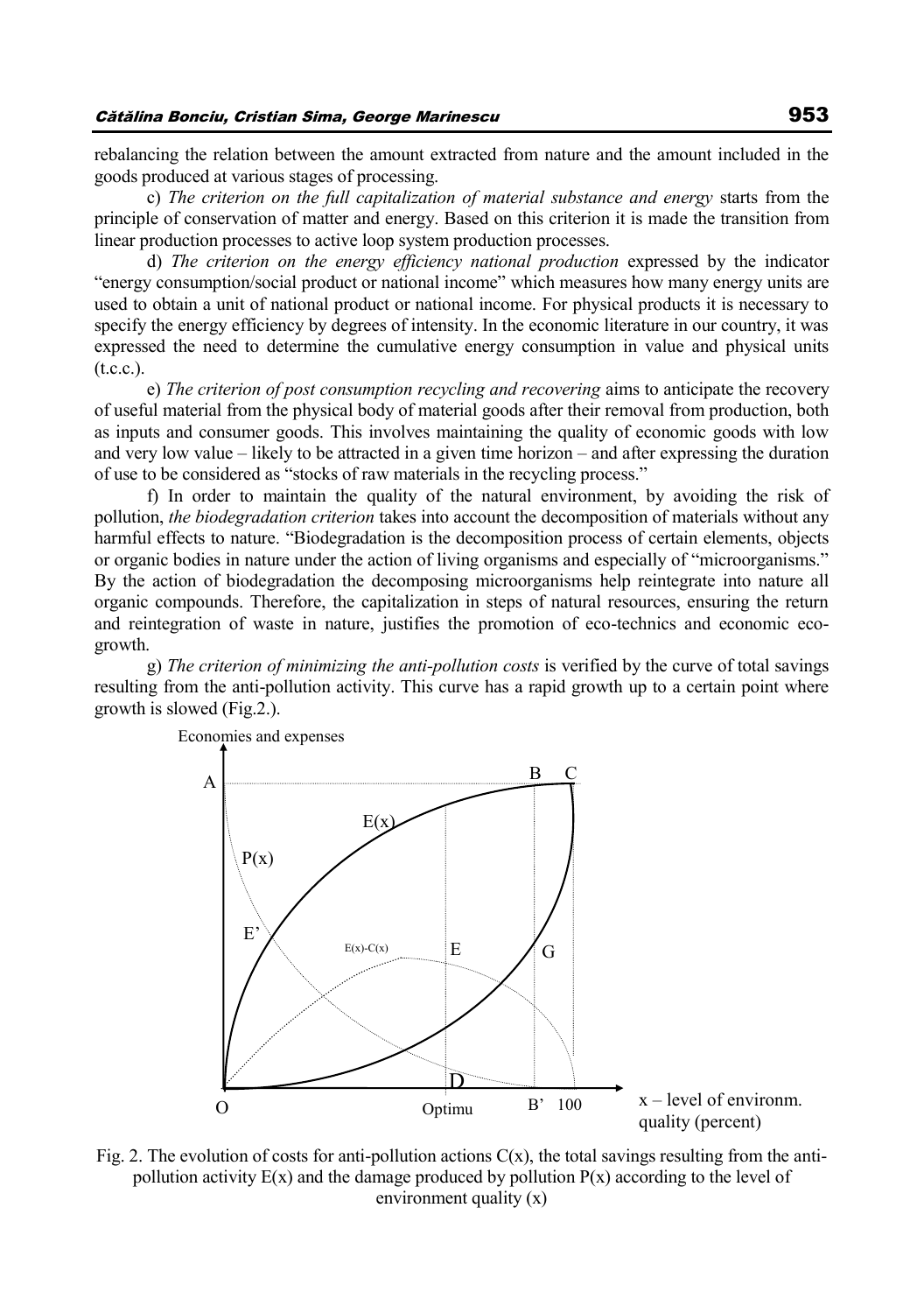The inside region bounded by curves  $C(x)$  and  $E(x)$  represents an area of environmental quality where saving are greater than anti-pollution costs. In practice, removing pollutants and waste should be made up to the point B, because this marks the disappearance of economic and social damage caused by pollution. The optimal level, minimal level, where these expenses have maximum effects is achieved on top of the graph representing the differences between  $E(x)-C(x)$ . In other words, in point D on the Ox axis it is achieved the optimal level of environmental quality; in point E the minimum level, optimal level, of anti-pollution costs; and in point F the maximum level of savings and benefits as a result of the implementation of anti-pollution measures.

The problem of optimizing the anti-pollution costs arises especially since they appear as production costs, included in the company's costs.

Starting from the fact that these expenses are necessary, the company must determine their optimal level compared with the saving and benefits achieved by each pollutant unit.

From the figure result the main functions that define the actions taken in combating environmental damage and the effects obtained. Here is their meaning:

 $C(x)$  - expenses for anti-pollution actions, depending on parameter X, which represents the level of environmental quality;

 $E(x)$  - total savings resulting from the anti-pollution actions, according to the same parameter x;

 $P(x)$ - economic and social damages caused by pollution, according to the same parameter x.

In determining the optimal level we have to start from the increasing values of x, which express a growing level of environmental quality. The anti-pollution expenses curve increases slowly at the beginning. These expenses shall influence the gross income (benefit) and hence the national income and price level. On the other hand their optimal determination is necessary because without any of these expenses the absolute growth of the national product and income cannot take place, because of the worsening environmental conditions.

h) *The criterion of material and social wealth*, under the modern economic growth conditions, means increasing the national income per capital and the amount of goods and services to satisfy their needs. However, under the environmental protection conditions, the need to preserve and improve environmental factors has to start with determining the consumption needs, their harmonization with the biological requirements of each individual. Material wealth is achieved in relation to the natural and human resources level and efficiency. When talking about rational consumption of goods and services per capita, economic growth efficiency may be achieved by switching from mono-energetic production to multi-energetic production, from the "dirty" (but still useful) fossil resources, to the clean ones. How do we exploit or preserve the resources available today, how energetic we develop our new technologies, how carefully we reduce their capacity to damage the environment, all these represent opportunities we leave to future generations. To make sure that the current aspirations will be met in the future, we have to limit the range of actions allowed today. Giving up on the tendency to shorten a product's life and to acquire personal goods, over the real needs, are basic requirements for the conservation of natural resources. Economic growth, under the conditions of environmental protection, is marked by the society's efforts to avoid the degradation of nature. Together with the economic growth there is a tendency of increasing external costs to be born, primarily, by those who caused the environment degradation. It is clear that money have to be spent in order to maintain the environment unaltered.

i) The social and economic implications of the exploitation of nature are not sufficiently understood by all participants in the economic life. One or another criteria mentioned above is being generalized, or any change is judged by the immediate pecuniary effects. "Taking into account this insufficient knowledge, anyone taking any action which represents an investment in nature, no matter how minor it would seem at first sight, is bound to make a scientific analysis of all implications that might result from it."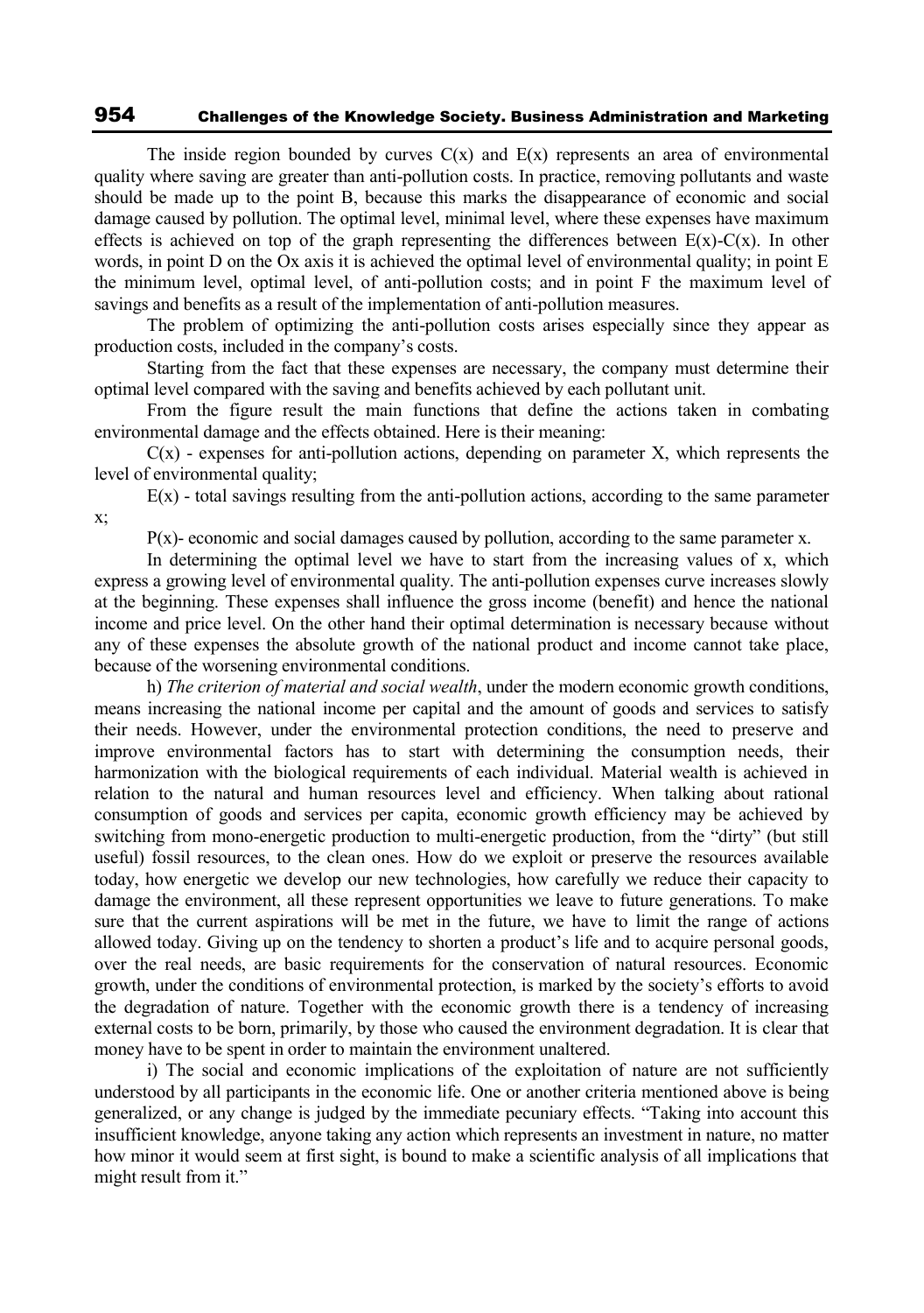#### **Conclusions**

Any decision should be based on ethics, environmental responsibility, which involves compliance with the rules of human coexistence with nature. These rules were formulated by Odum in 1971 and state that man is part of nature and any economic activity bears the seal of this relationship sine-qua-non. "Homo tehnicus" or "Homo economicus" should respect and implement the following rules, a true human-nature Decalogue:

- do not waste potential energy;

- know the exact elements on which our own system's survival depends;

- act so that everyone benefits as efficiently as possible from the energetic circuits of the system;

- highlight in your own work systems those parts to place you on the goods side of events;

- value the other forms of life in the environment, as it were your own life, because that is the only way to survive;

- judge any value by the energy needed to obtain and by the energy capable of accumulate, and the flow of energy do not turn it, any time it is possible, into money;

- do not use large amounts of energy because mistake, destruction, noise and excessive surveillance lead to waste;

- do not take anything from man and nature without offering them back a service of equal value;

- enrich your legacy of information, because by this unique and complex action the system shall justify what is immortal in it;

- have trust in the advantages of stability over growth, of organization over competition, of diversification over uniformity, or system over parts and of general survival process of humankind over personal peace.

We believe that in terms of a sustainable development the criteria of measuring the efficiency of economic growth could be more, but in this paper we referred only to the most important ones.

It should be noted that these criteria converge towards a common goal: the satisfaction of human welfare. This gives a human meaning to growth which cannot take place, whatever the system, without a rational use of natural and human resources, without maintaining a natural environment proper for life on earth.

We consider necessary to mention that, under the economic development conditions, the natural environment becomes environment prepared for the economic activities of protection, defense, preservation and improvement. Environment appears both as premise for development and the materialized effect of our efforts to attract it and transform it in a man-made environment. From this point of view, we consider complete and full of meaning the definition given by academician N. N. Constantinescu to the environment "the environment itself is defined by understanding man as part of nature and purpose for the general development; he represents all natural factors and those created at a certain time and in a certain place, influencing the ecological balance, determining the life and work conditions of man and the social development prospects." From here results a new concept regarding the position of man towards nature, towards its wealth. The demiurgic, almighty, victorious in the "fight" with nature position is excluded. Environment is an economic factor of utmost importance, traditionally considered production factor, along with capital and labor. It is also interesting the definition of environment given by prof. Gonzague Pillet, from the University of Freibourg, Switzerland, who considers that "the environment or environmental resource is any function assigned or obtained from an ecosystem or produced by it." We note, in particular, the point of view according to which the environment becomes economic resource of the ecosystem as it attains certain functions in the benefit of man. But the environment cannot be limited only to the function of provider of resources and recreational services; it provides, first of all, the greatest service to humanity: the maintenance of life on earth, basis for life and economic activities.